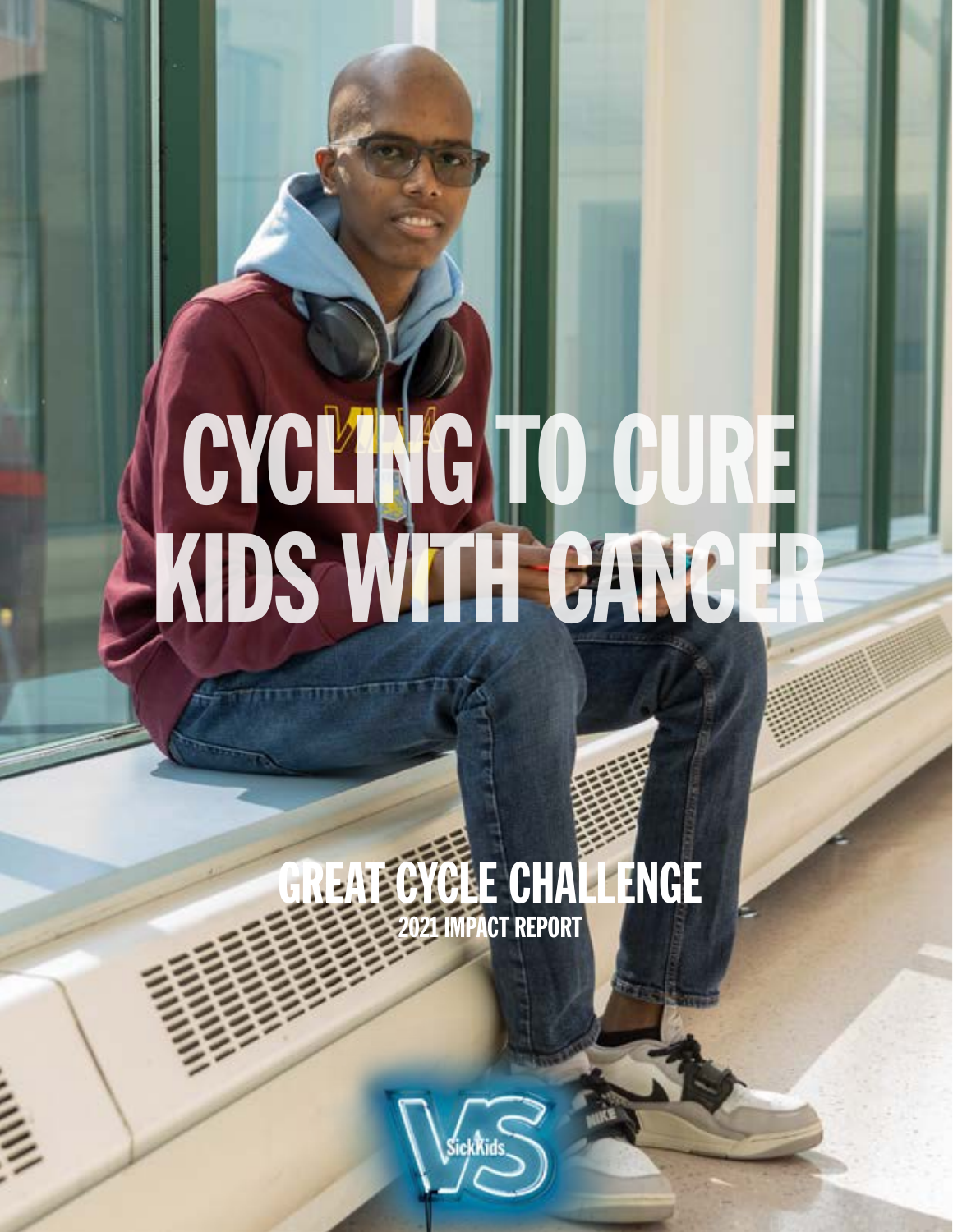### CUTTING-EDGE CARE

SickKids is using genetics to improve cancer diagnosis and treatment.

 In Canada, about 1,400 children are diagnosed with cancer each year, and too many die of the disease. With the incredible support of Great Cycle Challenge, SickKids continues to uncover some of the biggest mysteries in paediatric oncology today, advocating and implementing innovative clinical trials and collaborations across the country and the world in an effort to treat every patient.

Recent leaps in biomedical science and technology have provided unique insights that have led to individualized precision-based care. Advances in whole-genome sequencing give us the power to diagnose cancer rapidly, detect risk factors, prevent adverse drug reactions, and even set a course for disease prevention.

In 2016, SickKids established the world-leading SickKids Cancer Sequencing (KiCS) Program—an opportunity to take advantage of our genetics and oncology expertise and improve outcomes for kids with relapsed, metastatic, refractory, or otherwise hard-to-treat cancers. Thanks to the contributions of Great Cycle Challenge, we can continue to sequence and analyze the genetic makeup of children's cancer from outside the province to determine each patient's unique genetic fingerprint and identify the cause of the tumour, gain information about prognosis, and implement personalized treatments.

Together with PROFYLE, (Precision Oncology for Young People) KiCS shares sequencing to match potentially life-saving drugs that are approved, studied in clinical trials, made available through single-patient studies, or by compassionate access from pharmaceutical companies. PROFYLE is a national group of research and funding partners working together to molecularly profile patient tumours and find better therapies to treat them.



Since KiCS began, we have enrolled over 500 Canadian and international cancer patients, with clinically relevant mutations found in almost 85 per cent of cases.

#### SICKKIDS CONTINUES TO UNCOVER SOME OF THE BIGGEST MYSTERIES IN PAEDIATRIC ONCOLOGY TODAY.

The shift from generic, toxic treatments to targeted cancer-fighting medication born from new genetic insights is an ever-changing landscape. Although hopeful, for many patients and families, it's challenging to keep up with clinical trials, especially when coupled with the daily pressures of taking care of a sick child. Thanks to Great Cycle Challenge, the SickKids Garron Family Cancer Centre (GFCC) hired Paediatric Oncology Drug Access Navigator, Sandra Judd. Sandra creates detailed yet intuitive road maps for patient families to follow that have been extraordinarily well received. Great Cycle Challenge funds were quickly put to use to build a data repository of innovative cancer drugs to support Sandra's ability to help even more. Now, she can streamline and align GFCC's efforts to acquire more specific medications that our patients need.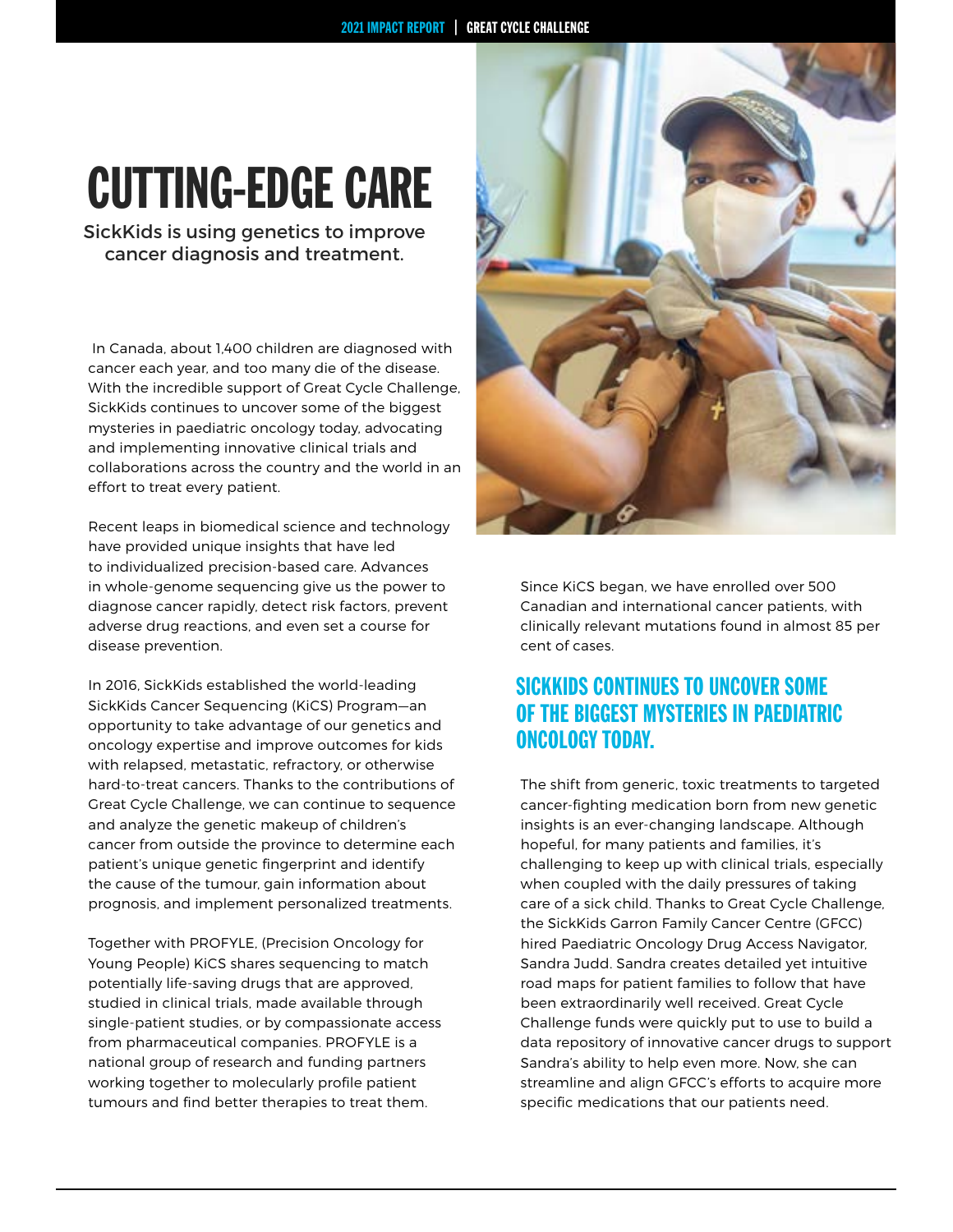

"SUPPORT FROM GREAT CYCLE CHALLENGE IS CHANGING HOW WE DIAGNOSE AND TREAT CANCER PATIENTS BY HELPING US TO PURSUE SOME OF THE MOST INNOVATIVE PARADIGMS OF CANCER CARE HAPPENING AT SICKKIDS—LIKE IMMUNOTHERAPY AND PRECISION MEDICINE."

 -DR. JIM WHITLOCK, DIRECTOR, GARRON FAMILY CANCER CENTRE **SICKKIDS** 

#### A DIGITAL FRONT DOOR TO CANCER TRIALS

The Canadian clinical trial landscape is fraught with challenges and rife with opportunity. A cancer clinical trial has been described as another chance at life for kids who have failed traditional cancer therapies. But families and health care workers across the country need better access and communication for these trials. Thanks to Great Cycle Challenge and Clinician-Scientist Fellow Dr. Sarah Cohen-Gogo, SickKids has found a way to help.

Dr. Cohen-Gogo is originally from France and joined the GFCC team in 2018. Soon after her arrival, Dr. Cohen-Gogo brought forth an idea to fill information and communication gaps in the cancer clinical trial space. She suggested the GFCC develop a Canadian version of U-Link—the already successful French web-based model of care and the first and foremost up-to-date cancer clinical trials information source for hospital care providers and families. U-Link also assists families with travel and accommodation costs when accessing clinical trials outside their local treatment centres.

With tremendous support from French developers and the invaluable time and input of national groups like Children's Cancer & Blood Disorders (C17) and Advocacy for Canadian Childhood Oncology Research Network (Ac2orn), the GFCC decided to launch U-Link.

Great Cycle Challenge has been central in helping to donate funds used to initiate and optimize this helpful tool—a testament to the collaborative, compassionate, and novel care that we initiate and implement with support from generous donors like you. U-Link will be up and running soon. For that, we have Great Cycle Challenge to thank.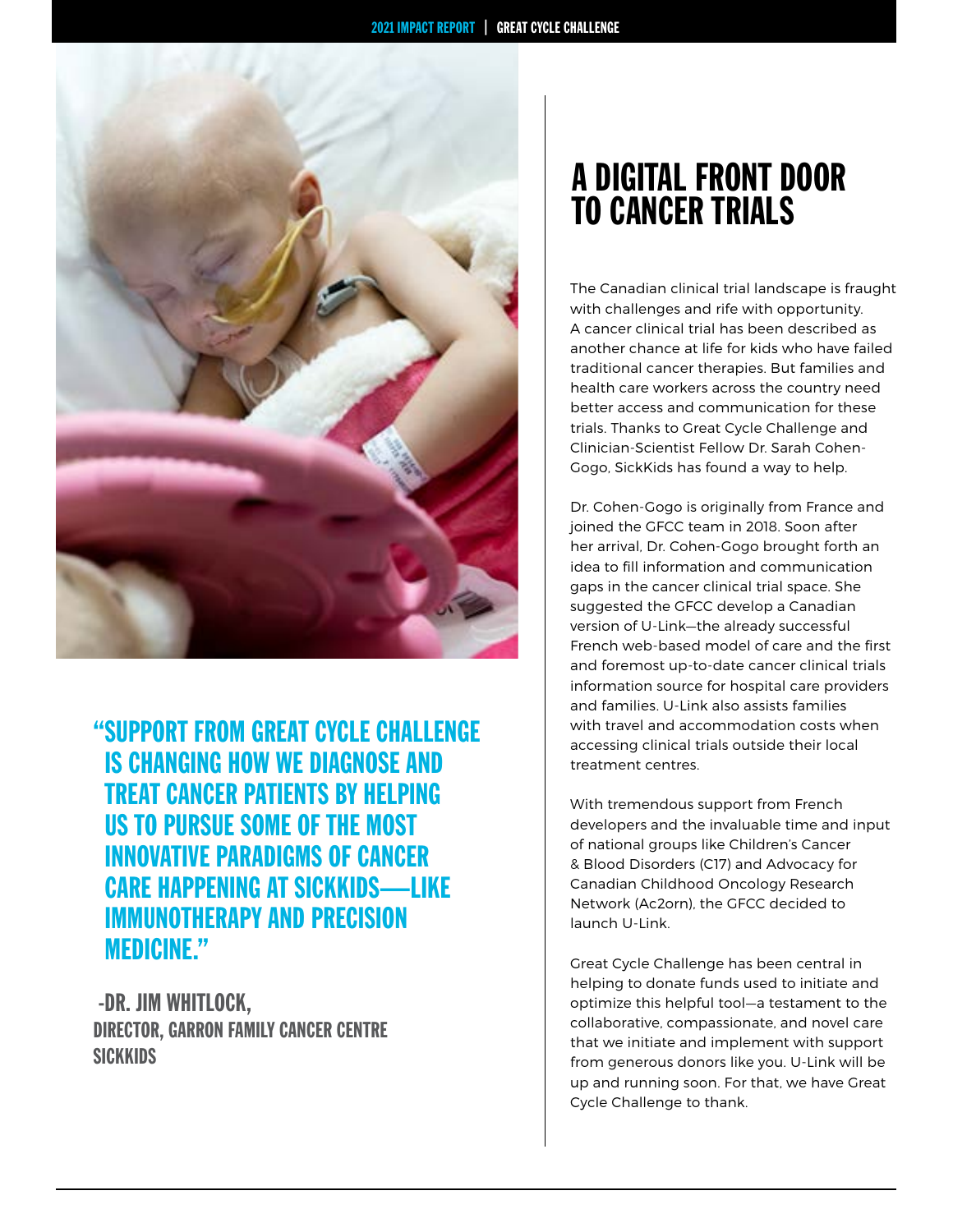#### RARE BUT NOT FORGOTTEN

SickKids fights every type of cancer, no matter how rare.

Retinoblastoma is a rare form of paediatric eye cancer, often found in very young children. SickKids plays a crucial role as a national referral centre for the management of retinoblastoma patients who require the care of a specialized, multidisciplinary team of oncologists and ophthalmologists.

As a leader in the field, the GFCC paves the way for new treatment options for patients with rare cancers like this. In fact, many developments in rare cancer research can be translated into better care for more common types of cancers and other illnesses.

With the help of Great Cycle Challenge, the GFCC launched a new, investigator-initiated phase I study for patients with retinoblastoma. In the study, we administer chemotherapy locally to the eye with a slow-release chemoplaque surgically placed on the sclera. Support from Great Cycle Challenge allows us to formally and definitively confirm the safety and tolerability of this approach. SickKids has already treated the first two retinoblastoma patients in the world with this device.

This study will provide an important additional therapeutic option for retinoblastoma patients from across Canada. Without the fundraising dedication of Great Cycle Challenge participants, this life-saving opportunity wouldn't be available. At SickKids, and with the commitment of Great Cycle Challenge, exceptional care like this is happening every day. On behalf of children with rare cancers, their families, and all of us at SickKids, thank you.



#### POTENTIAL OPPORTUNITIES FOR MAXIMUM IMPACT

A future filled with possibility.

The GFCC is excited about new and life-changing projects we can fund with the support of donations from Great Cycle Challenge. Examples include a national clinical trial to help cure leukemia patients, educational tools for patients, families, and caregivers in the form of a tech-savvy app, as well as a grant opportunity for out-of-the-box research ideas that we can translate into life-saving clinical care at the beside. We look forward to updating you on these exciting initiatives soon. Thank you for believing in the power of research. Together, we are building a better future for cancer patients across provinces and around the world.